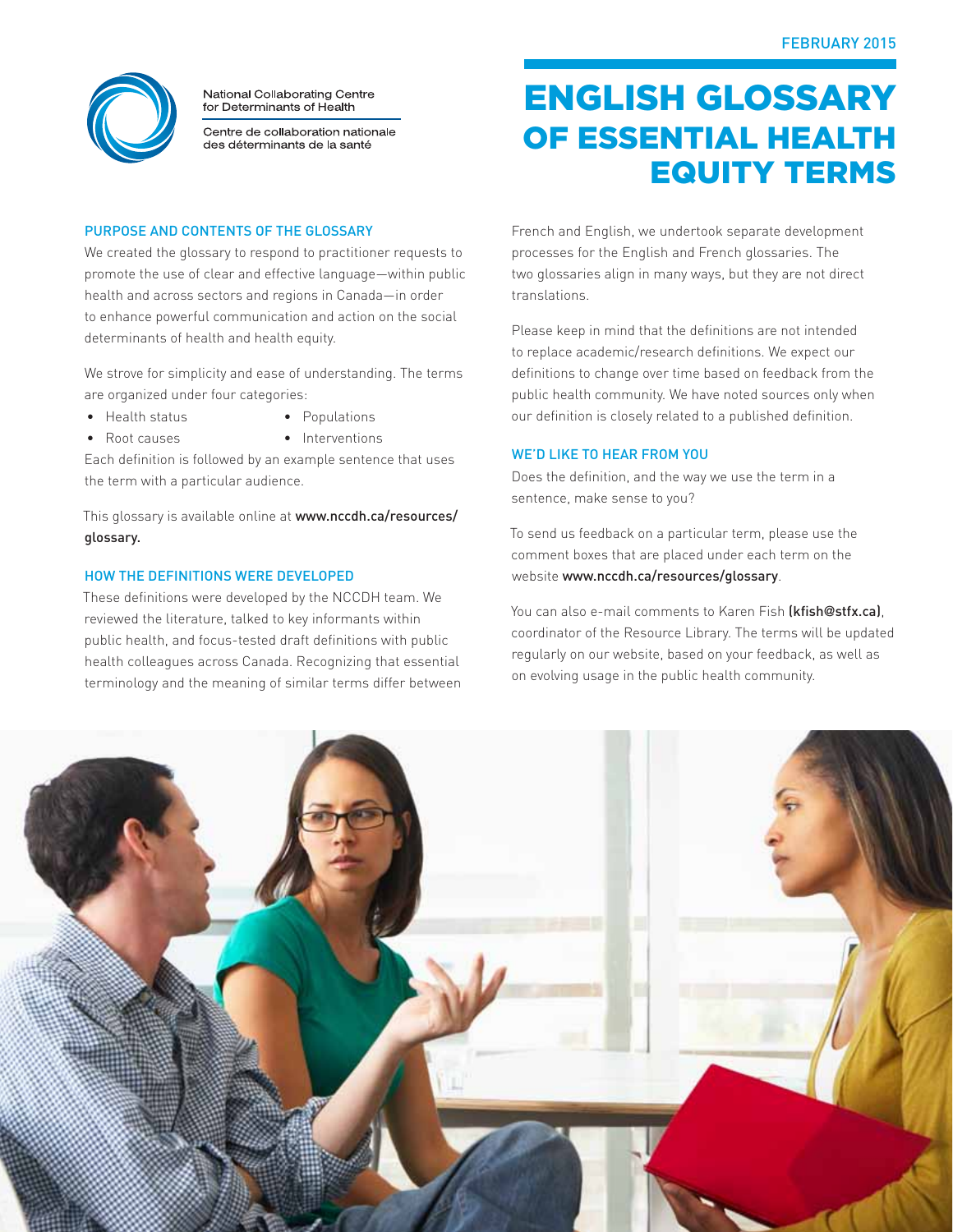## **HEALTH STATUS**

### **Health**



Health is the physical, spiritual, mental, emotional, environmental, social, cultural and economic wellness of the individual, family, and community.\*

### When speaking with a city councilor, you could say:

"The **health**—or well-being—of people in our city is influenced by our community assets, things like our community centre and the size and number of our parks. That's why we need to involve our recreation department in the health promotion committee."

#### \*Adapted from:

NCCAH (n/d). Culture and language as social determinants of First Nations, Inuit and Métis health. Available from: www.nccah-ccnsa.ca/docs/fact%20sheets/social%20determinates/NCCAH\_fs\_culture\_language\_EN.pdf

BC Ministry of Health (2002). The Health and Wellbeing of Aboriginal People in British Columbia, 2001. Victoria: BC Ministry of Health, Provincial Health Officer's Annual Report. Available from: www.health.gov.bc.ca/pho/pdf/phoannual2001.pdf

### **Health inequality**

Health inequality refers to measureable differences in health between individuals, groups or communities. It is sometimes used interchangeably with the term 'health disparities'.

### When speaking with a **public health colleague**, you could say:

"We can see in this data on child measles rates that there are some significant **health inequalities** between children in the central school district compared to the suburban school district. This seems to parallel the difference in immunization rates between the two areas as well. Now we need to ask ourselves whether this is related to an educated parental choice, or a barrier that is preventing access."

### **Health inequity/health equity**

Health inequity is a sub-set of health inequality and refers to differences in health associated with social disadvantages that are modifiable, and considered unfair.

Health equity means all people (individuals, groups and communities) have a fair chance to reach their full health potential and are not disadvantaged by social, economic and environmental conditions.



#### When speaking with a **colleague in a chronic disease management program**, you could say:

"The difference in diabetes rates between Aboriginal and non-Aboriginal women in our community is a clear **health inequity**. What can we do to start a conversation on how to collaborate to change the root causes of this inequity?"



#### When speaking with a community planner at City Hall, you could say:

"Thanks very much for asking us to provide feedback on the most recent draft of the official community plan. We think it is important to consider the **health equity** impact of the plan, across the range of population groups in order to ensure all residents have a chance to reach their full potential."



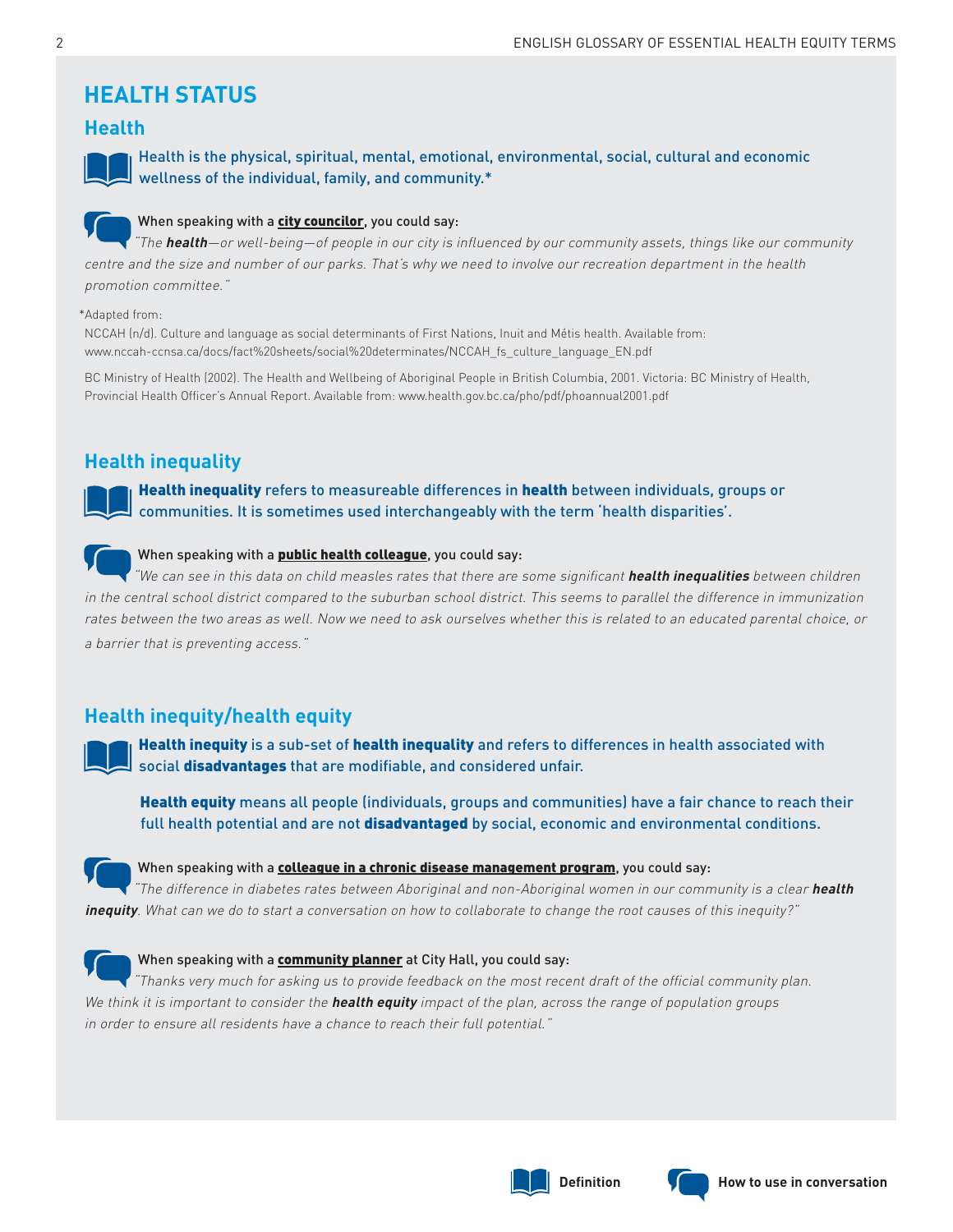# **ROOT CAUSES**

### **Risk factors/risk conditions**



Risk factors are individual characteristics and behaviours that increase the chance a person will get sick or injured, or die prematurely.

Risk conditions are environmental and social factors that increase the chance an individual, group or community will have lower levels of health compared to the overall society.



### When speaking with a **local politician**, you could say:

"Obesity is a **risk factor** for heart disease, but risk factors don't tell you everything. When we look at both high and low income people who are overweight, we see that heart disease is more common in the low income group, so there must be something else going on."



#### When speaking with a colleague from health inspection, you could say:

"The dampness, poor ventilation and over-crowding in this apartment building are **risk conditions** for asthma and tuberculosis. Who do we need to work with to address the root issue of appropriate and affordable housing?"

### **Advantage/disadvantage**

Advantage and disadvantage refer to the social, political, economic and power resources available to an individual, group or community in relation to another.

Those with **advantage** over others can be described as "privileged", and those in positions of disadvantage are often identified as "underprivileged".



### When speaking with a **public health colleague**, you could say:

"Although not perfectly linear, there seems to be a step-by-step relationship between a person's level of economic **advantage** and his or her health. What can we do to ensure that families with lower levels of income still have access to conditions that support good health?"



#### When speaking with a **colleague** working at the hospital, you could say:

"This data shows that people in our region who experience socioeconomic **disadvantage** are less likely to use health services than those who are privileged. We need to review our services to consider how financial barriers are preventing use by certain groups of people in our community."

### **Social determinants of health**

The social determinants of health are the interrelated social, political and economic factors that create the conditions in which people live, learn, work and play.

The intersection of the social determinants of health causes these conditions to shift and change over time and across the life span, impacting the health of individuals, groups and communities in different ways.

#### The social determinants of health include the following:

- gender / gender identity
- race / racialization
- ethnicity
- indigeneity
- colonization
- religion
- migrant and refugee
- experiences
- culture
- discrimination / social exclusion / social inclusion
- education / literacy
- occupation/working conditions nutrition / food security
- health literacy
- income / income security
- 
- early life experiences • disability
- 
- housing / housing security
- natural and built environments
- employment / job security social safety net / social protection
	- access to health services

When speaking with a **colleague** in social services or education, you could say:

"We can't help people make healthy lifestyle choices without also improving the **social determinants of health** like education and housing that create barriers to healthy choices."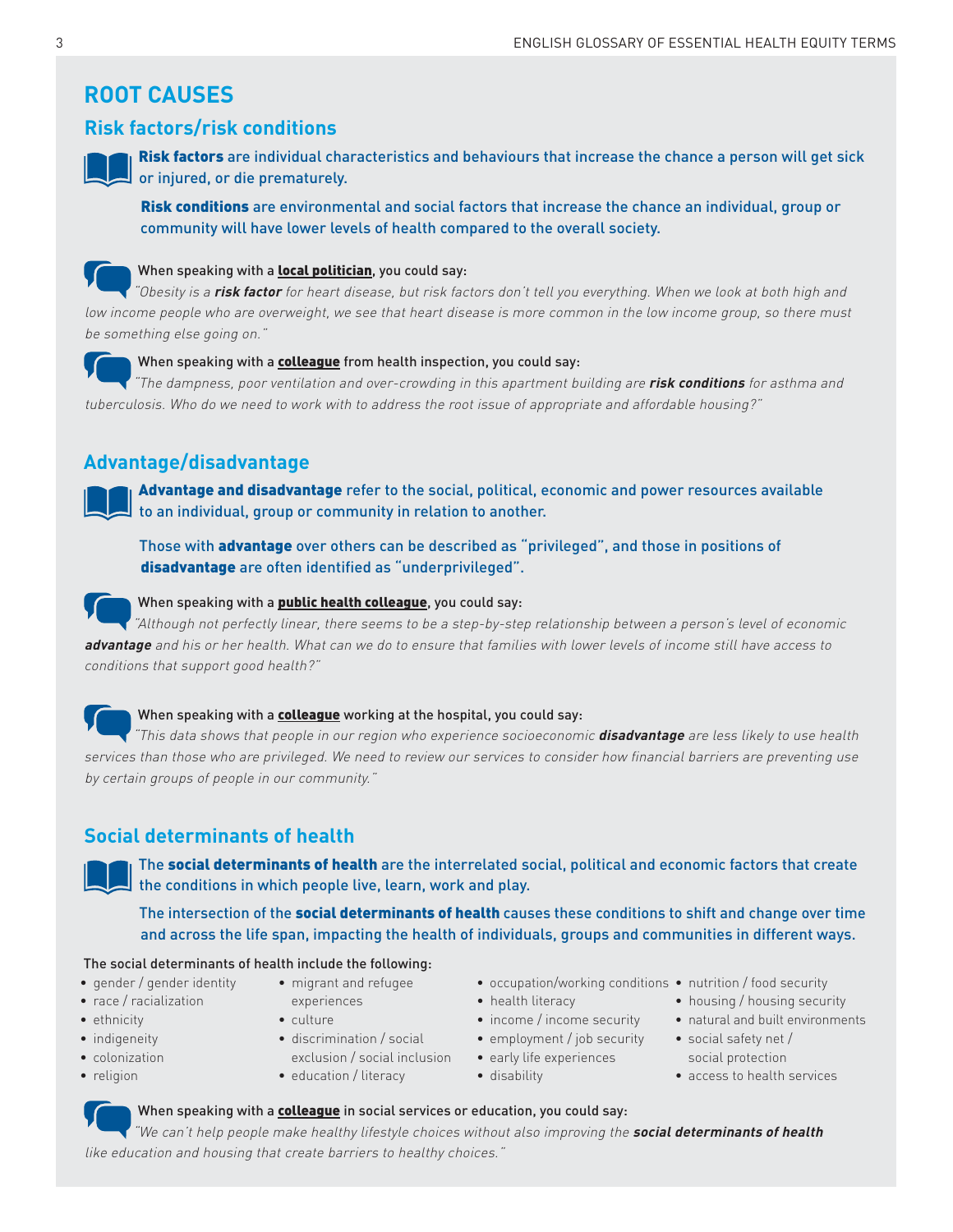### **Social inclusion/social exclusion**



Social inclusion/social exclusion refer to the dynamic and multi-dimensional social process at all levels (individual, group and community) that is driven by unequal power relationships across economic, political, social and cultural dimensions. Unequal access to resources, capacities and rights leads to health inequities.



### When speaking with a **public health colleague**, you could say:

"I am seeing so many people with mental health and intellectual disabilities who are prevented from fully participating in our community. They don't get involved in events sponsored by the school and community centre … I wonder what we can do to promote **social inclusion** and get them connected?"

### **Assets/deficits**

Assets are individual, group and community characteristics and resources that contribute to health and well-being, and support resilience.

Deficits are risk factors and risk conditions that increase the chance that an individual, group or community will have lower levels of health and well-being compared to the overall society.



#### When speaking with a **colleague in primary health care**, you could say:

"This community health centre is a huge **asset** in our efforts to collectively build mental health and reduce the incidence of mental illness in our town. We have heard from a number of families that it really helps to be able to access a range of services and supports in one place."



#### When speaking with a city planner, you could say:

"In his book Last Child in the Woods, Richard Louv argues that fewer children experience the natural world, and that this **deficit** may partially explain increasing rates of obesity and depression among children."

### **POPULATIONS**

### **Marginalized populations**



**Marginalized populations** are groups and communities that experience discrimination and exclusion (social, political and economic) because of unequal power relationships across economic, political, social and cultural dimensions.



#### When speaking with a **public health colleague**, you could say:

"A mom at Baby Talk said her friend wanted to come but was not comfortable because she doesn't always understand everything and she feels like she doesn't fit in. She is a recent immigrant and this makes me wonder about whether we have evaluated our services in relation to **marginalized populations**."

### **Vulnerable populations**

Vulnerable populations are groups and communities at a higher risk for poor health as a result of the barriers they experience to social, economic, political and environmental resources, as well as limitations due to illness or disability.



### When speaking with a **colleague in community care**, you could say:

"Even though our wound care services are open to all seniors, we know there are **vulnerable populations** that are not using the program at all. How can we address the barriers and ensure that they are getting the services they need?"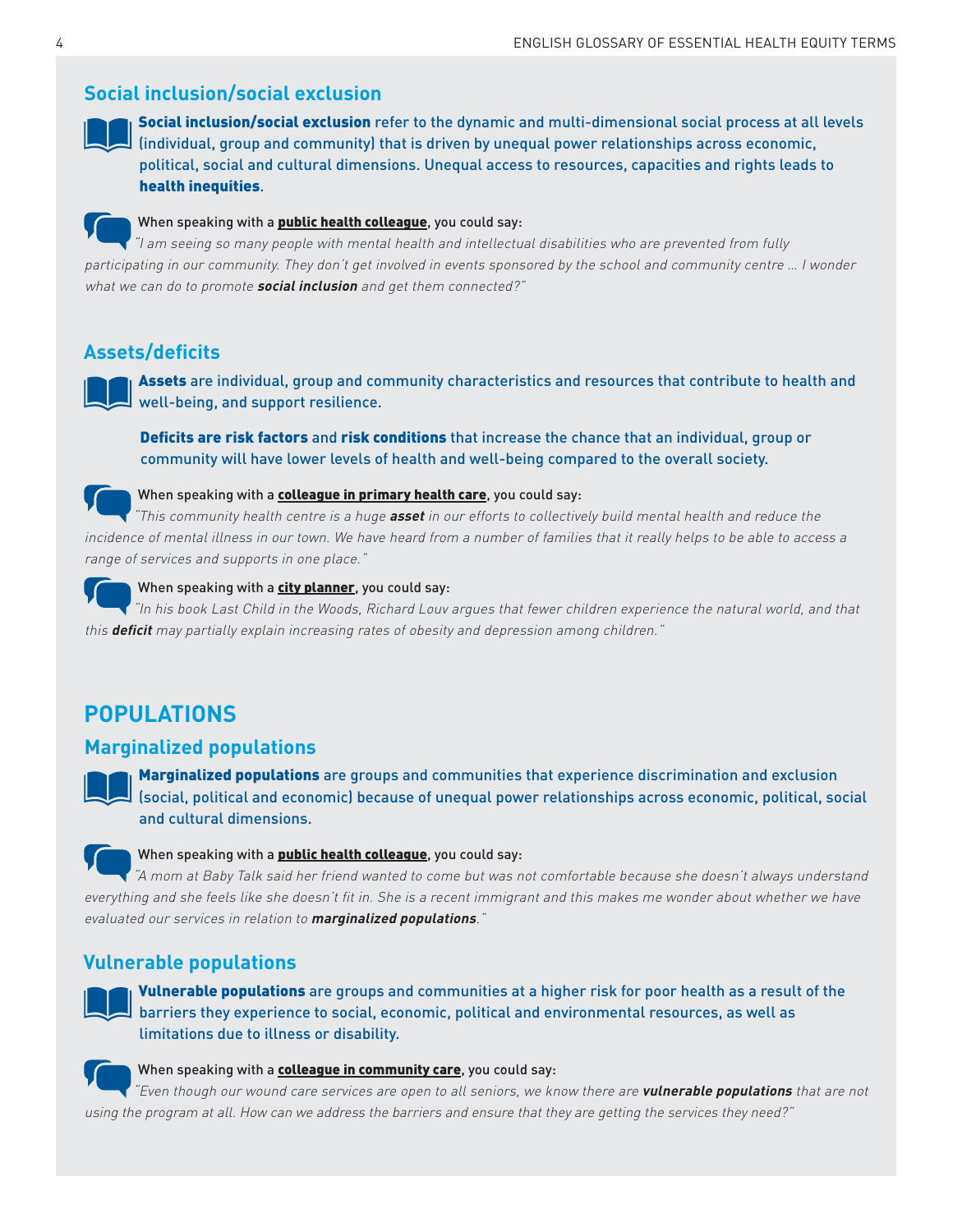# **INTERVENTIONS**

### **Targeting within universalism**



Targeting within universalism is an approach to providing programs and services that makes them available to all (universal) and reaches out to vulnerable and marginalized populations so that they get supports and services that meet their needs (targeted).



#### When speaking with a **public health colleague**, you could say:

"Due to budget cuts we won't be able to provide home baby visits to everyone after discharge any more. Is there some way we can still use a **targeting within universal** approach where we provide programs tailored for vulnerable families, and still provide some support to all new moms?"

### **Asset/Strength-Based Approach**

An asset-based approach promotes capacity and connectedness by making visible and valuing the skills, knowledge, connections and potential in an individual, group or community.

#### When speaking with a city planner, you could say:

"It's great that the city is considering how the community plan could address some of the problems associated with vulnerable families in our downtown core. But instead of looking at what's wrong, I wonder if we could take an **asset-based approach** and think about how we can strengthen what is currently supporting these families. For example, the library program is well attended … could we ask the participants how we could make it even better?"

### **Leveling Up**

Leveling up is a policy strategy focused on the fair distribution of resources to individuals and groups at all social and economic levels with the intent of improving the overall health of the population. The end result is equitable access to the resources needed for health, especially for the most disadvantaged.

### When speaking with a **family doctor**, you could say:

"I agree that it is important to provide services to the most **disadvantaged** people in our community, but we also need to help everyone access the resources they are entitled to so that we can **level up** the health status of the entire population. I have heard that some family doctors working with **marginalized populations** are helping patients with their taxes so they get all the social service funding they are entitled to."

### **Closing the gap**

Closing the gap involves targeting programs and services to disadvantaged individuals, groups and communities so that the health of less advantaged populations improves and the difference between the most and least advantaged decreases.

### When speaking with a **senior executive** in the health sector, you could say:

"We need to recognize that more educated and affluent families are better able to access our healthy living programs, compared to those at the bottom. We need to dedicate specific resources to **closing the gap** between them."